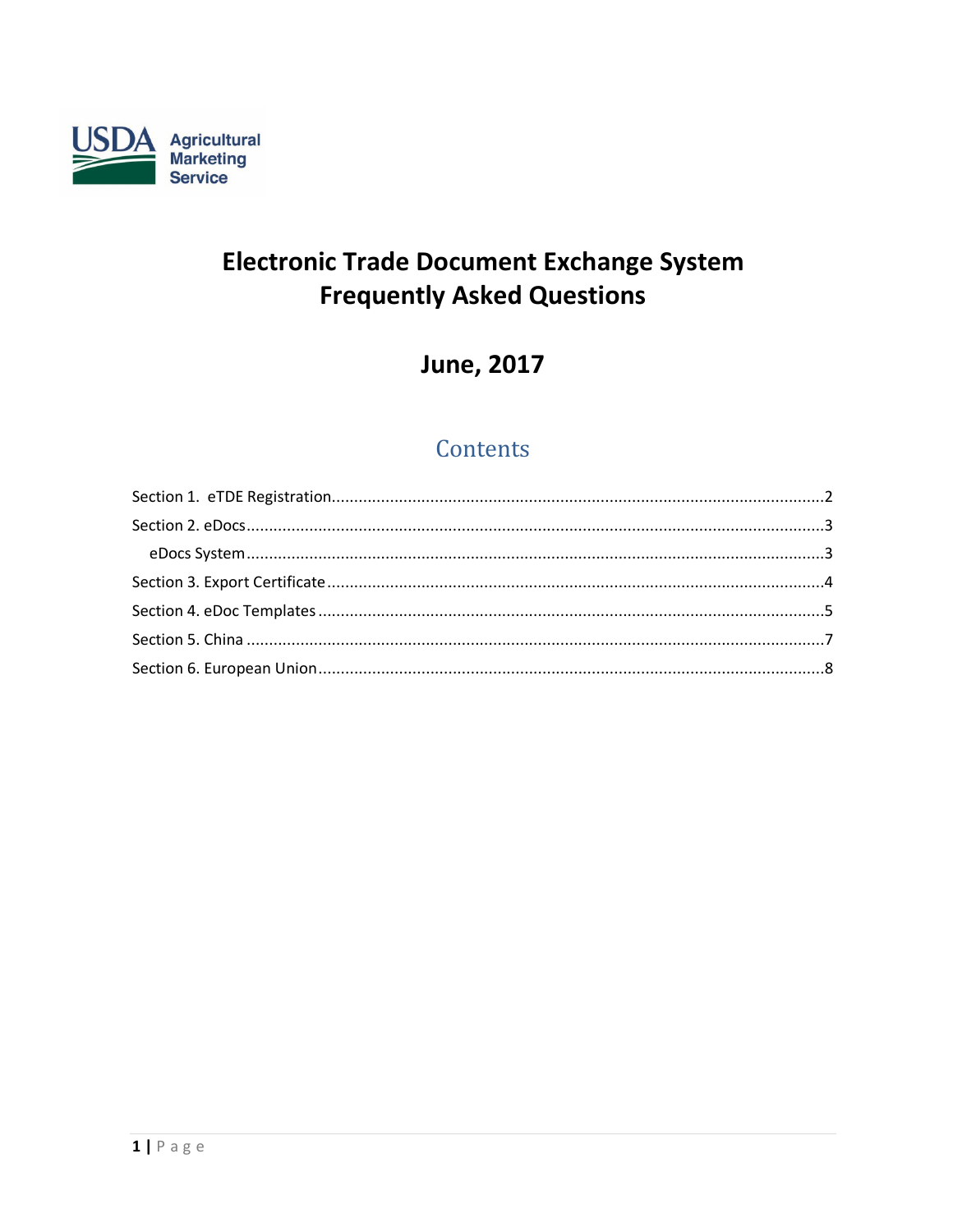# <span id="page-1-0"></span>**Section 1. eTDE Registration**

#### **How do I register for eTDE to access the eDocs application system?**

The basic steps to registration are on the USDA [website u](http://www.etde.usda.gov/etdehelpcenter_Dairy.aspx)nder "Register for eAuthentication account." Follow all steps in exactly the order they are listed to obtain level 2 authentication. A more detailed review of eTDE registration is included in the eTDE Dairy Owner User Guide (exporters are considered document owners) on the same website.

## **Does each individual need to register for eTDE or is there one registration per company?**

For security purposes, each individual using the system must register with eTDE and create a unique login and password. Registration is not at the company level. Once a person registers as an individual, they will then be able to create their company (entity) in eTDE and multiple employees from the same company can associate with the same entity.

# **I am requesting certificates on behalf of another company but my company is not the consignor. Which company (the certificate requestor or the consignor) should be registered in eTDE?**

Both the company that requests the certificate and the company that is the consignor of the product must be registered in eTDE. The eDocs system validates the certificate based on the consignor fieldl, so the consignor must be registered. The consignor is then considered the owner of the document when the electronic certificate flows to eTDE.

# **I already have an eAuthentication account to obtain import permits. Do I need to reregister to use eTDE?**

No additional registration is needed if your account is level 2. If your account is level 1, then you will need to convert to a level 2 account. If you already have a level 1 account, please log into your profile and select "Apply for Customer Level 2 Authentication".

## **Why do I need to enter my home address in the initial eTDE registration page?**

The first step in eTDE registration is to register as an individual. When you go to the Local Registration Authority (LRA), the address in eTDE must match what is on your government ID. After you are established as an individual, you will create your entity (company) in eTDE. Additional users from the same entity can request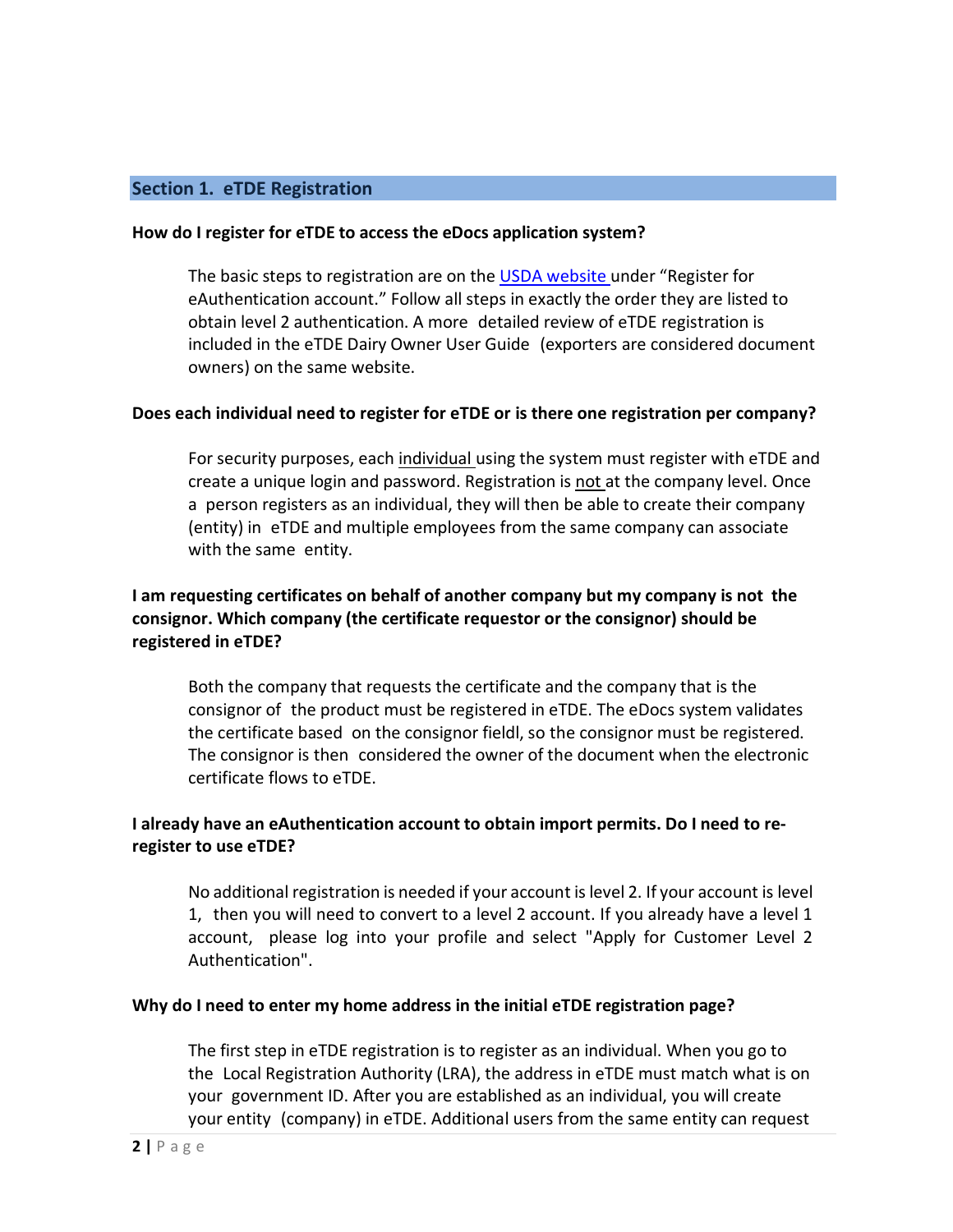association with the entity since it is already established in eTDE.

# **I have registered myself and gone to the USDA Local Registration Authority. I am trying to set up my company, but do not see my company listed as an option in the drop-down menu. What do I do?**

The companies in the list in the profile page are those which have already created their entities (companies) in eTDE. If your company does not display, you still need to create it. Click "Entity and External System Request" at the bottom of the page to create your entity in eTDE. See the section on eTDE Entity and External System Registration Request (Entity Registration) in the eTDE Dairy [Owner User](http://www.etde.usda.gov/etdehelpcenter_Dairy.aspx) Guide on the USDA website for more information.

**REMEMBER**: Users should **only** request association with an organization if they are an employee of that organization. Do **not** request association with AMS Dairy Grading, the US Dairy Export Council, or another other group unless you are an employee.

# **A colleague from my company has already established our entity (company) in eTDE. How do I associate myself with our entity?**

Since your entity is already established in eTDE, you should request association with the entity. The entity administrator for your organization (colleague who created the company in eTDE) will then approve you as a user from that entity.

## **What is the eTDE reference number?**

The eTDE reference number is the same as the health certificate number.

## <span id="page-2-0"></span>**Section 2. eDocs**

#### <span id="page-2-1"></span>eDocs System

## **Can I use eDocs in Google Chrome, Firefox or Safari?**

As of September 2014, eDocs works with Internet Explorer (IE) 9.0, 10.0 and 11.0. If you use another version of IE or another browser the pages may not display correctly.

#### **What are the various statuses in the Submitted Tab?**

| <b>Status</b> | Description                                 |
|---------------|---------------------------------------------|
| <b>New</b>    | The exporter has saved a certificate from a |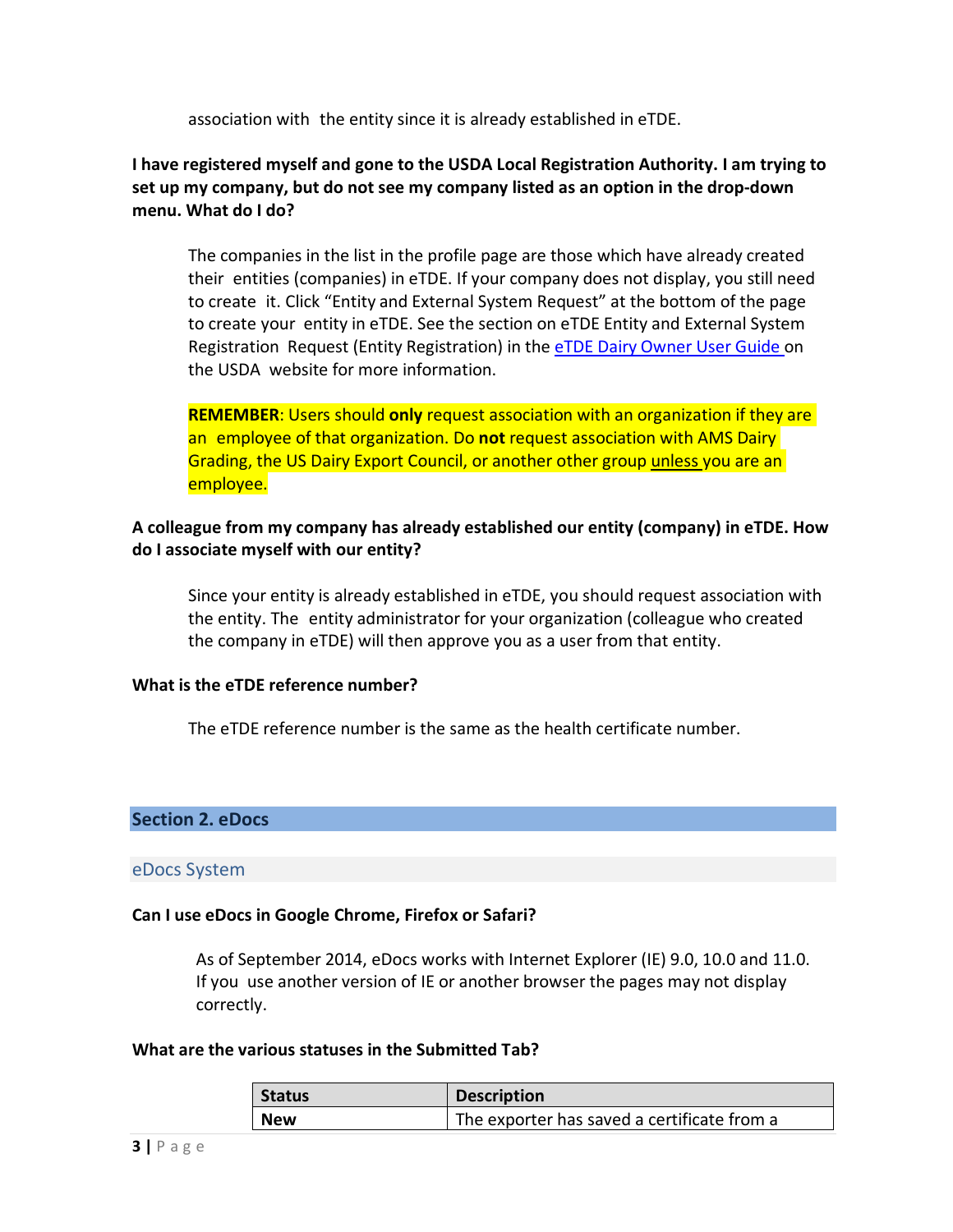|                       | template or copied data from an old               |
|-----------------------|---------------------------------------------------|
|                       | certificate but has not yet modified the          |
|                       | certificate.                                      |
| <b>In Progress</b>    | The certificate is saved after modifying          |
|                       | information from a template or data copied        |
|                       | over from an old certificate but has not yet      |
|                       | submitted the application for approval.           |
| <b>Submitted</b>      | The exporter has successfully submitted the       |
|                       | certificate to AMS for approval.                  |
| <b>Reviewing</b>      | AMS is in the process of reviewing the            |
|                       | certificate but has not yet approved or           |
|                       | rejected the application.                         |
| <b>Approved</b>       | AMS has approved the certificate but that         |
|                       | the eTDE run has not yet been made (eTDE          |
|                       | runs are scheduled every 2 hours).                |
| Rejected              | AMS rejected the certificate. Note: If a          |
|                       | certificate is rejected AMS will provide a reason |
|                       | for the rejection under the Notes Section.        |
| <b>Ready to print</b> | eTDE run was made and that the certificate is     |
|                       | ready for AMS to print the official copy.         |
| <b>Printed</b>        | AMS has printed the original certificate.         |
| <b>Recalled</b>       | The exporter has canceled a certificate request   |
|                       | after submitting it to AMS and has not yet        |
|                       | submitted a revised application (a certificate    |
|                       | cannot be recalled after AMS has approved it).    |
|                       |                                                   |

## <span id="page-3-0"></span>**Section 3. Export Certificate**

## **Are certificates going away?**

The eTDE system does not replace the need to generate paper health certificates at this time. Exporters need to continue to send paper certificates to importers until the importing country agrees to accept electronic certificates. USDA is engaged in outreach to encourage the adoption of electronic-only certificates.

Copies of health certificates downloaded from eTDE contain warning statements that they are not replacements for the actual certificate, and that some documents are provided by sources that operate independently of USDA (example: if you uploaded bill of lading or manifest).

## **I have registered in eTDE but cannot figure out how to create certificates.**

eTDE is the site to begin the registration process and for foreign authorities to view the final certificates. U.S. exporters use the [eDocs](http://www.etde.usda.gov/eDocs) system to create certificates.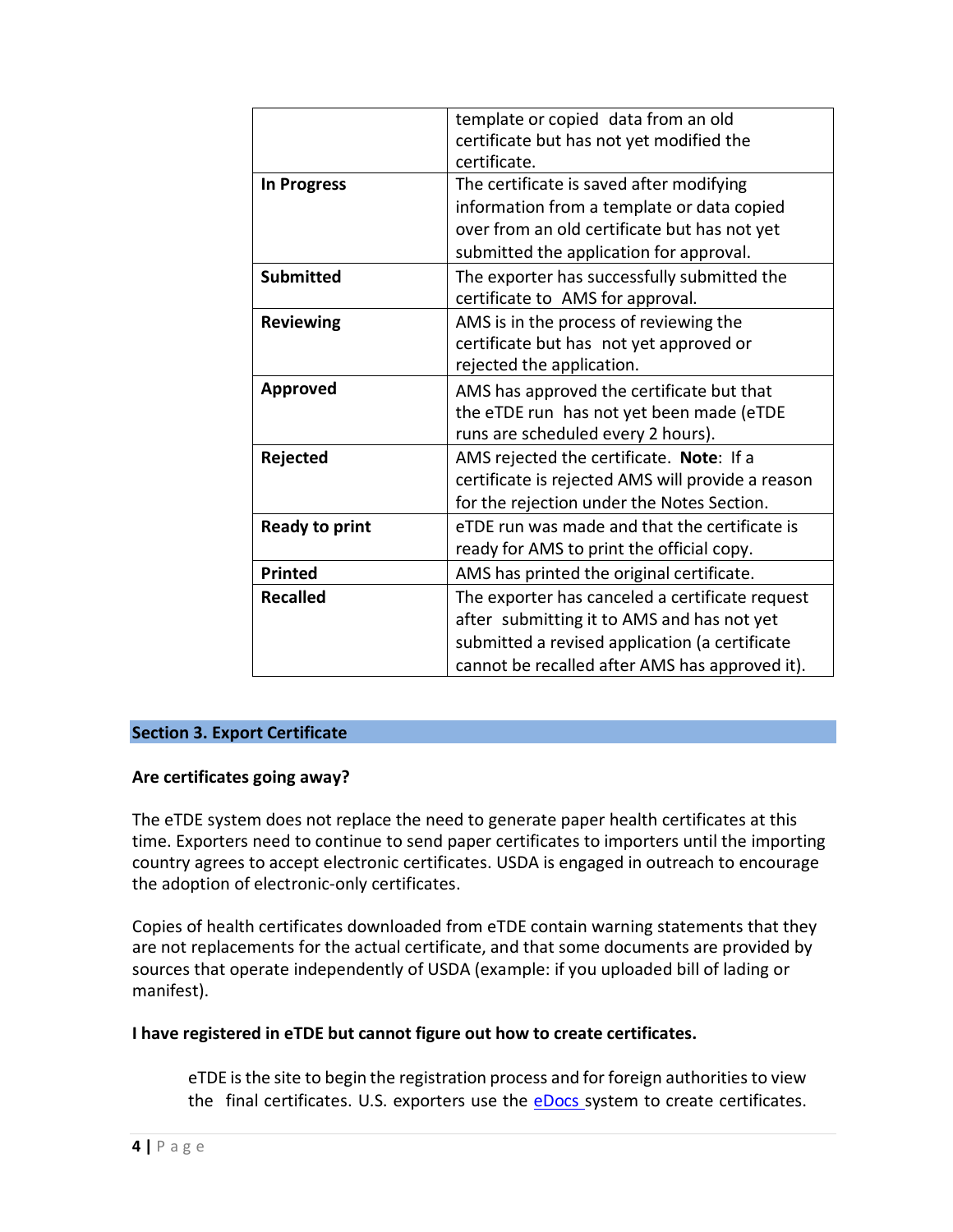Certificates created in eDocs flow automatically to eTDE.

# **Can the exporter print an original certificate from eDocs or eTDE?**

The original paper certificate can only come from AMS. It will still include the original signature and USDA embossed stamp. Exporters may view and print a copy of their certificates online, but the document that exporters print is NOT the original.

# **Can I still request a faxed copy of my certificate to make sure everything is correct?**

Exporters may still request a faxed copy for \$4.00 per certificate. However, eDocs allows exporters to view a copy of their certificates online for no additional cost. Please note that the eDocs copy will not have an original ink signature.

# **When I view the PDF of my certificate in eDocs, it is only in English, but I need my certificate to be bilingual in English and the language of the country of import. How can I check to see that the correct language will display on my certificate?**

The certificate template is in English until the data is pushed to eTDE. The eTDE toolkit creates the bilingual version. Therefore, if the eDocs status is "New," "In Progress," "Submitted," "Reviewing" or "Approved," the print preview in eDocs will be in English only. If the status is "Ready to print" or "Printed," the eDocs certificate will display the bilingual certificate.

# **Why am I getting an "Invalid Consignor Name" when I enter my company's name in field I.1 Consignor in eDocs?**

I.1 Consignor field name must be listed EXACTLY as the entity (company) registered in eTDE. If a third party (freight forwarder, manufacturer, etc.) is requesting the certificate on behalf of another company, both the company requesting the certificate and the exporter need to be registered for eTDE.

# **I am shipping by air freight or LCL and therefore do not have a container and seal number. How do I complete this field?**

Exporters may open the seal/container number field and hit OK. As long as there is no data in the field, the system will default to list NA.

#### <span id="page-4-0"></span>**Section 4. eDoc Templates**

## **How many customer templates can I create in eDocs?**

The maximum number is currently set at 60 templates per entity (company). This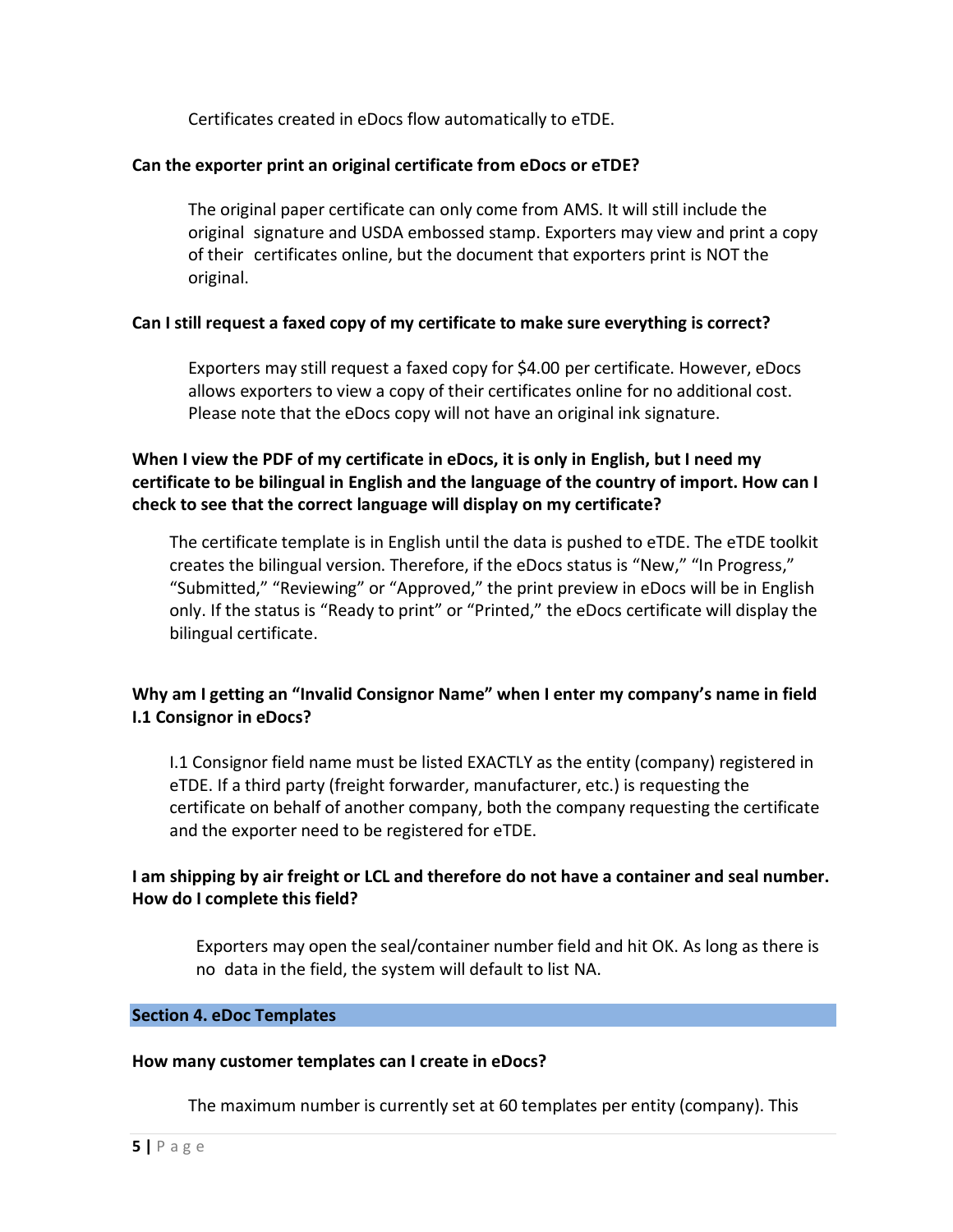number may be increased in the future depending on user needs.

# **Are customer templates and certificates saved for me as an individual or at the company level?**

Customer templates are stored at the company level so staff within each company can share templates. Certificates are also stored at company level so staff at each company can re-use data from an old certificate and complete a previous draft certificate.

#### **How do I modify my customer templates?**

There is currently no "edit" function on the customer templates. Therefore, exporters must a current template make any necessary edits, and then choose "Save as Template" to save the updated document as a new template. The old template with outdated information can then be deleted.

## **What type of information should I list in the comments tab?**

Exporters may include any information that they want to convey to AMS with the application. For example, exporters may list that they are submitting multiple certificate requests to be sent under one airway bill.

## **Why do my comments not appear in the box in my certificate request?**

Comments will become part of the certificate request only when the exporter clicks the yellow "Add" button to the right of the text box.

# **I forgot to add my airway bill with my certificate request or I realized I made another mistake after submission. How do I update my application?**

Exporters may go to their "Submitted" tab and click on the document ID to edit a certificate request that is in "Submitted" status. Once the certificate request is open, select "Modify" to correct any errors or attach an airway bill that was mistakenly left off the initial submission and then resubmit. AMS will not be able to approve the certificate while the exporter is making modifications. If the certificate has already been approved, exporters can modify the certificate through an amendment.

## **What type of information should be included in the attachments tab?**

Since AMS will still issue a paper version of the certificate, exporters must include a FedEx or UPS airway bill. Any attachments included in the eDocs application will go to AMS to process the certificate but will not move forward to eTDE, so no foreign ports or customers will have access to those attachments.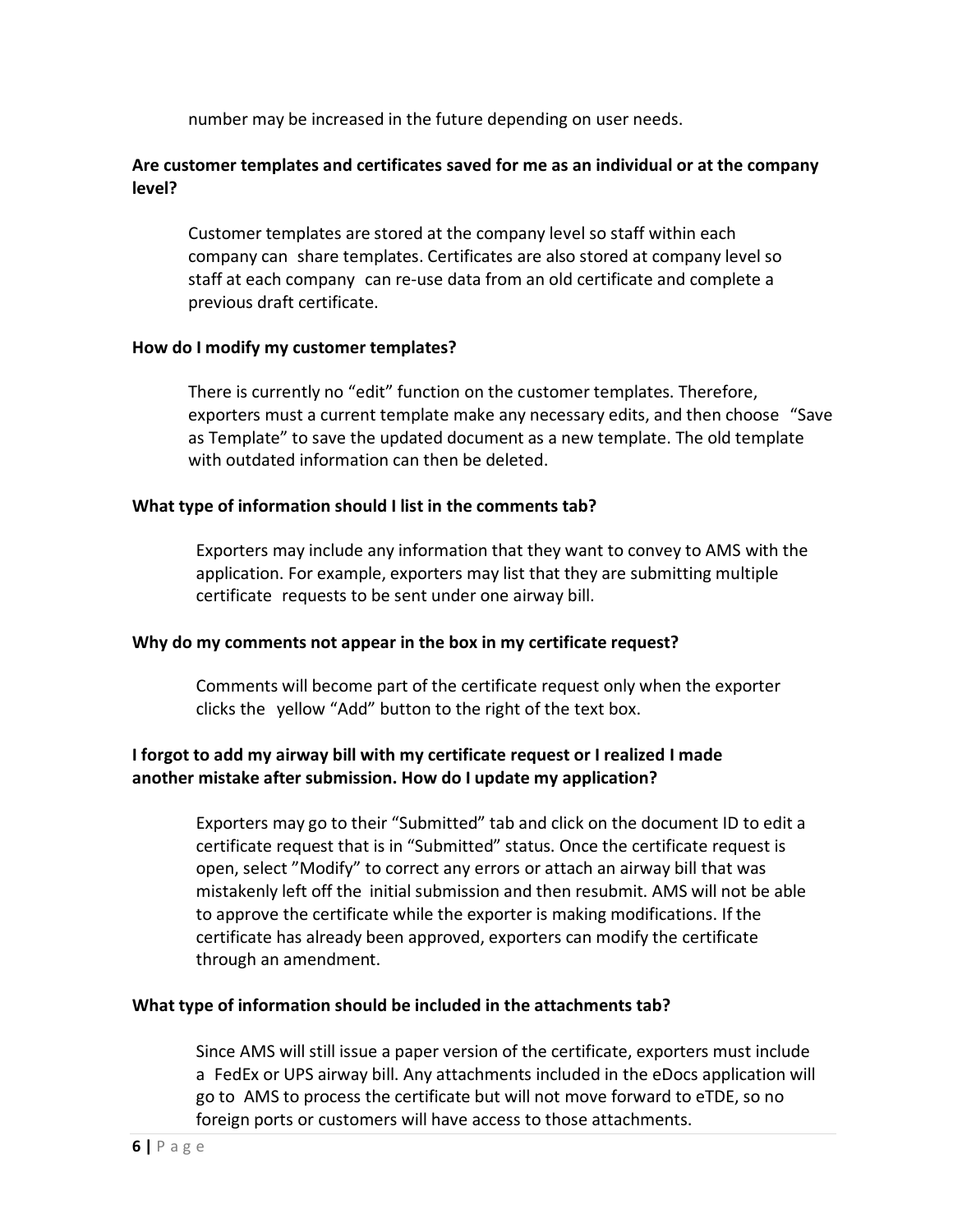# **If I choose the "courier label attached" in the billing section of the application, am I required to attach a courier label to each application if I want more than one certificate to be sent with the same courier label?**

Exporters do not need to add a courier label to each application. Exporter requesting multiple certificates in one day that are all to be shipped under one courier label should add to the comments to all the certificate requests the eDocs ID number of the certificate that has the courier label attached. The "courier label attached" option should be selected for each request so that AMS does not mail the certificate.

## **How do I request an amendment to my certificate?**

Exporters can request an amendment in eDocs. Open the original certificate and select "Amend/ Supersede" and submit the amendment for approval. If the request has not been approved use the "Modify" function.

#### **How do I find out why AMS rejected my application?**

If AMS rejects a certificate request, they will include notes in the certificate telling the exporter why it was rejected. The exporter may make the necessary corrections and resubmit.

#### <span id="page-6-0"></span>**Section 5. China**

#### **Is eDocs use mandatory for China?**

As of June 15, 2014, AMS requires all China dairy sanitary certificates to be requested through eDocs.

## **How do I access the China certificate application in eDocs?**

Click the gold "Create Certificate" button in the top right corner. You will then be given an option of whether to create an EU certificate or China certificate.

## **How many container numbers will fit on one certificate?**

Approximately 18 container numbers fit on one China certificate. Exporters shipping additional containers will need to request a second certificate.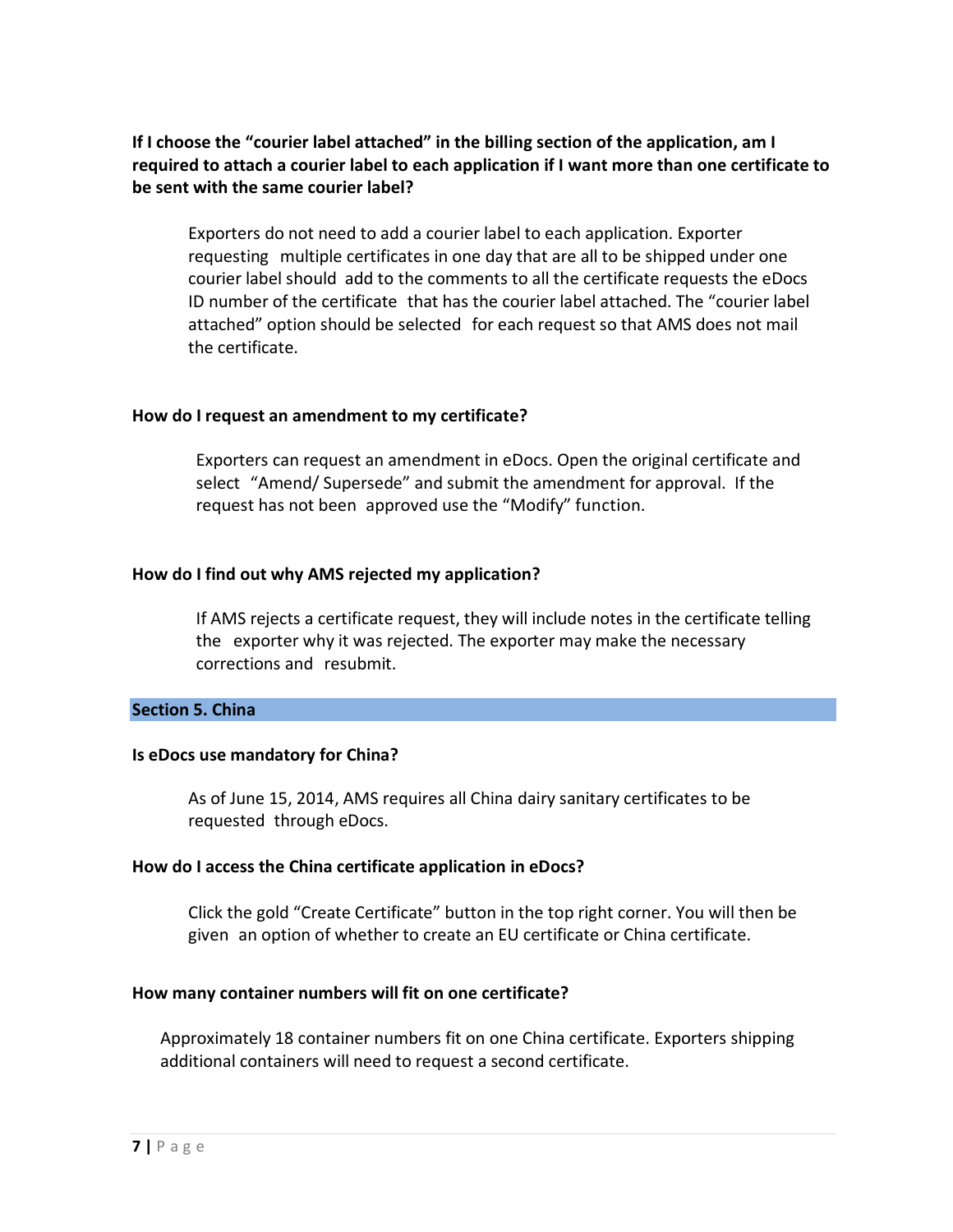# **I tried typing in the city of the port or airport of entry into the "Entry Port/Airport" field but it does not show up as an option. How do I find the port or airport of entry in drop down list?**

All Chinese ports have the ISO code "CN" listed before the city. The system is not set up to search the drop-down menu by city name, but if you type in either the ISO code of CN or China, a list of all available China ports will appear. As of June 15, 2014, the eDocs system includes both the list of ports that were already registered for eTDE for the meat and poultry sectors and the additional ports that dairy exporters requested. If you plan to ship to a port or airport that is not included in the list of ports in eDocs, please notify the Carrie L. Sayasithsena at [Carrie.Sayasithsena@ams.usda.gov.](mailto:diane.lewis@ams.usda.gov)

# **The list of ports of entry is more detailed than I have provided in my past applications. How do I know which entry port or airport to select?**

Please check with your importer or the shipping company to verify the exact port or airport of entry. The Chinese government has provided this list to us, so we must select an entry point that will work with their internal systems.

# **I am obtaining a China certificate for further processing in Singapore (or another country). Which port of entry should I select?**

If the country of destination is not China, select "unknown" from the list of ports.

# **I do not see my plant number in the drop-down list in eDocs. Why does it not display?**

eDocs includes only the list of plants that have registered with the U.S. Food and Drug Administration (FDA) for export to China and are published on the CNCA site: dairy products; infant [formula.](http://www.cnca.gov.cn/ywzl/gjgnhz/jkzl/imports-list/milk/America20150928.pdf) The plant identification number included in this list is the FDA Federal Establishment Inspection (FEI) number if one exists, or the number issued by the state if there is no FEI number. Applicants may start typing in the plant name in the drop- down list and the number from the FDA list will populate. Exporters who wish to be added to this plant list should apply to the FDA as instructed on their [website.](http://www.fda.gov/food/guidanceregulation/guidancedocumentsregulatoryinformation/importsexports/ucm378777.htm)

## <span id="page-7-0"></span>**Section 6. European Union**

## **Is eDocs and eTDE use mandatory or may I still request my EU certificates by fax?**

The use of eDocs and eTDE is strongly encouraged. Exporters who are not registered in eTDE may request EU certificates by e-mail. E-mailed requests will be charged double the regular rate due to the additional typing fee. The EU health, composite and transit certificate applications are available on the AMS website. More information on EU certification is available in the EU Health Certification Program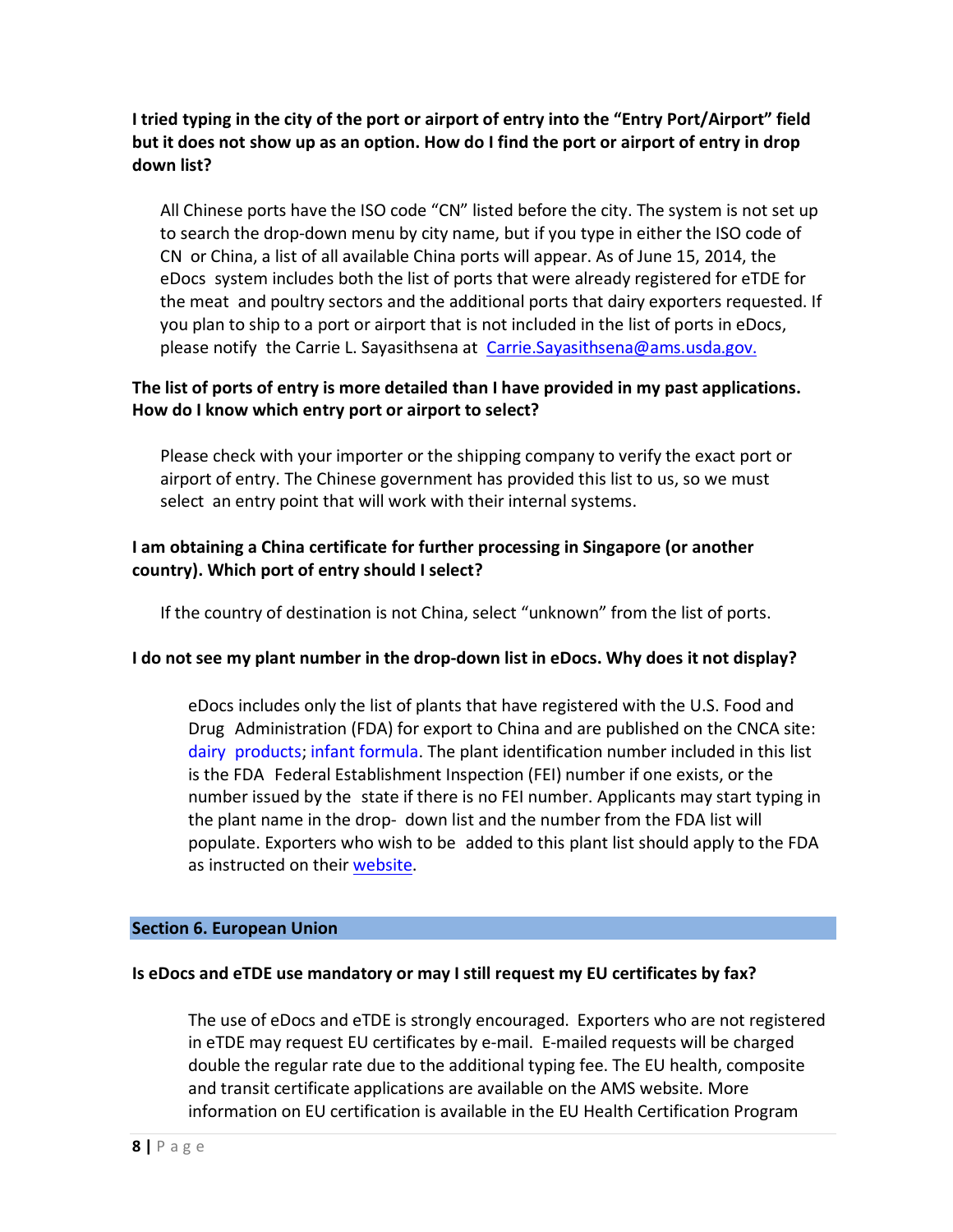document. Exporters must submit EU Health certificates with sufficient time for processing, instructions say to allow 5 business days for processing. EU certificates are dated the day they are signed; it is the exporter's responsibility to ensure they do not ship product without proper certification.

# **I am shipping airfreight and do not know the BIP of entry at the time I request my application. What do I list in field I.16?**

Select unknown from the drop-down list if the BIP of entry is unknown. Certificates may be amended once this information is available.

# **I am requesting my health certificate before I know the container and seal numbers in order to ensure it is issued prior to the vessel's sailing date. What do I list in field I.23?**

If the container and seal numbers are unknown, exporters may leave this field blank and "NA" will automatically populate. Alternatively, exporters may enter "NA" (no slashes) in the container and seal number fields. An amendment can be created once this information is available. Exporters shipping to Ireland may wish to check with their importers to see whether an amendment to add the container and seal numbers will be accepted since the Irish authorities have questioned the validity of such amendments in the past.

## **I am shipping to a cruise vessel. What do I choose as the country of destination in field I.9?**

"Cruise vessels" is an option in the drop-down menu. There will be no ISO code when "cruise vessels" is selected.

# **What are the character limits in the container/seal number field?**

The system allows for 150 characters for container numbers and 50 characters for seal numbers. Included in these limitations are spaces and pipe symbols (|) between each container and seal number.

## **What are the character limits in the batch number field?**

For the dairy transit certificate, the character limit is 100 characters. For the dairy health, composite health and composite transit, the limit is 150 characters. Included in these limitations are spaces and pipe symbols (|) between each batch number.

# **Do I need to send the Certificate of Conformance on SCC and SPC counts as an attachment to my application?**

AMS does not require exporters to include a certificate of conformance with the online